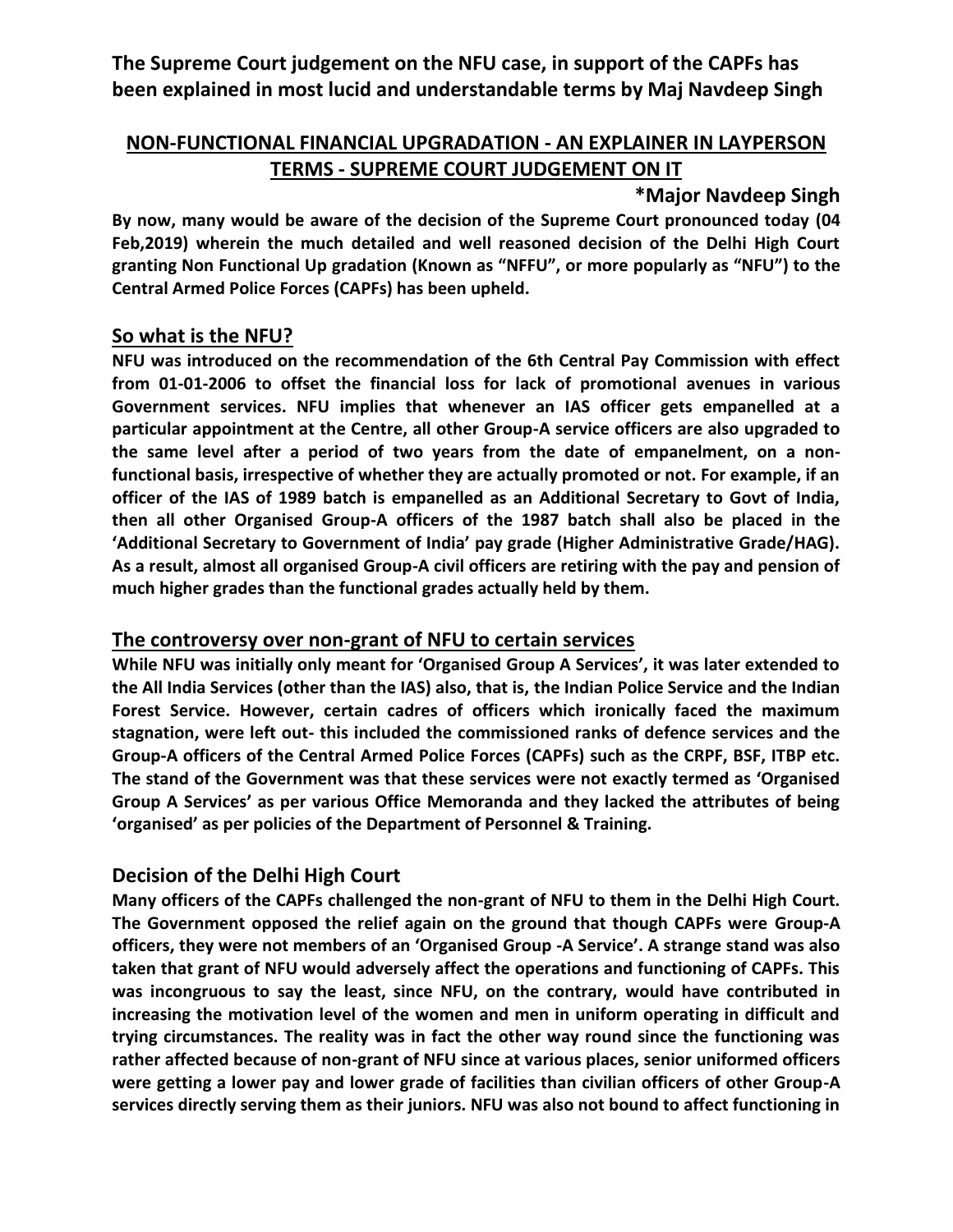**the manner projected by the establishment since by its very definition it was 'Non-Functional'. This aspect was anyway commented upon by the High Court in the following terms:**

*"The Government's contention that NFFU cannot be granted since the CAPFs comprise a strict hierarchy with a well defined Command and Control structure; that any interference with this structure would be detrimental to the interest of the forces and would adversely affect its operation and functioning; It was thus, claimed that all posts in the CAPFs are functional and there is no room for Non Functional posts, is untenable because by very definition there is no interference with functions, duties or the posts but only an increase in the financial prospects"*

**In a well reasoned and detailed decision, the High Court granted the relief to affected officers and directed the Government to grant NFU to them. In a very valid parting shot, the High Court also observed the under:**

*"It cannot be overemphasized that in matters relating to the Armed Forces and the Paramilitary/CAPFs there ought to be clarity and certainty apropos the service benefits which the forces would be entitled to."*

**Challenge by the Union of India in the Supreme Court**

**Averring essentially the same grounds taken earlier, the Union of India challenged the verdict of the High Court before the Supreme Court. In between, in the year 2017, the Supreme Court by way of a detailed order had even asked the Central Government to attempt to resolve the issue but the contentions of the affected officers were not agreed upon by the establishment. A separate matter concerning the Railway Protection Force (RPF) was also tagged with the SLPs of other CAPFs. The Apex Court has pronounced its decision today and has upheld the decision of the High Court and has observed its 'complete agreement' with the High Court.**

**The Supreme Court has also made an observation on stagnation in the CAPFs by observing thus:**

**"***In order to overcome the stagnation problems, the 6th Pay Commission recommended NFFU to all Group A Officers in various Organised Group A Services. The purpose of granting NFFU was to give relief to Group A Officers facing the problem of stagnation as fallback option when regular promotions do not come into various factors. It has come on record that CPMFs are facing huge problems of stagnation, more particularly, on one hand they are not being granted the promotions as most promotional posts are filled by deputation, and, on the other hand, they are denied NFFU."*

**The Supreme Court has also dismissed a plea by the Indian Police Service Association filed against the High Court decision which was submitted on the pretext that the vacancies of the IPS officers on deputation with the CAPFs would be curtailed if the said forces are treated as organised services. Declining the applications filed by the IPS Association, the Court has observed that there is no effect of the High Court decision on the posts of the IPS (on deputation).**

#### **Who is affected?**

**Group-A officers of the Central Armed Police Forces (CAPFs) falling within the criterion for grant of NFU stand to gain from the decision, including those who were in service as on 01- 01-2006 and retired thereafter. It shall also affect the pensionary benefits of those who have retired after the said date.**